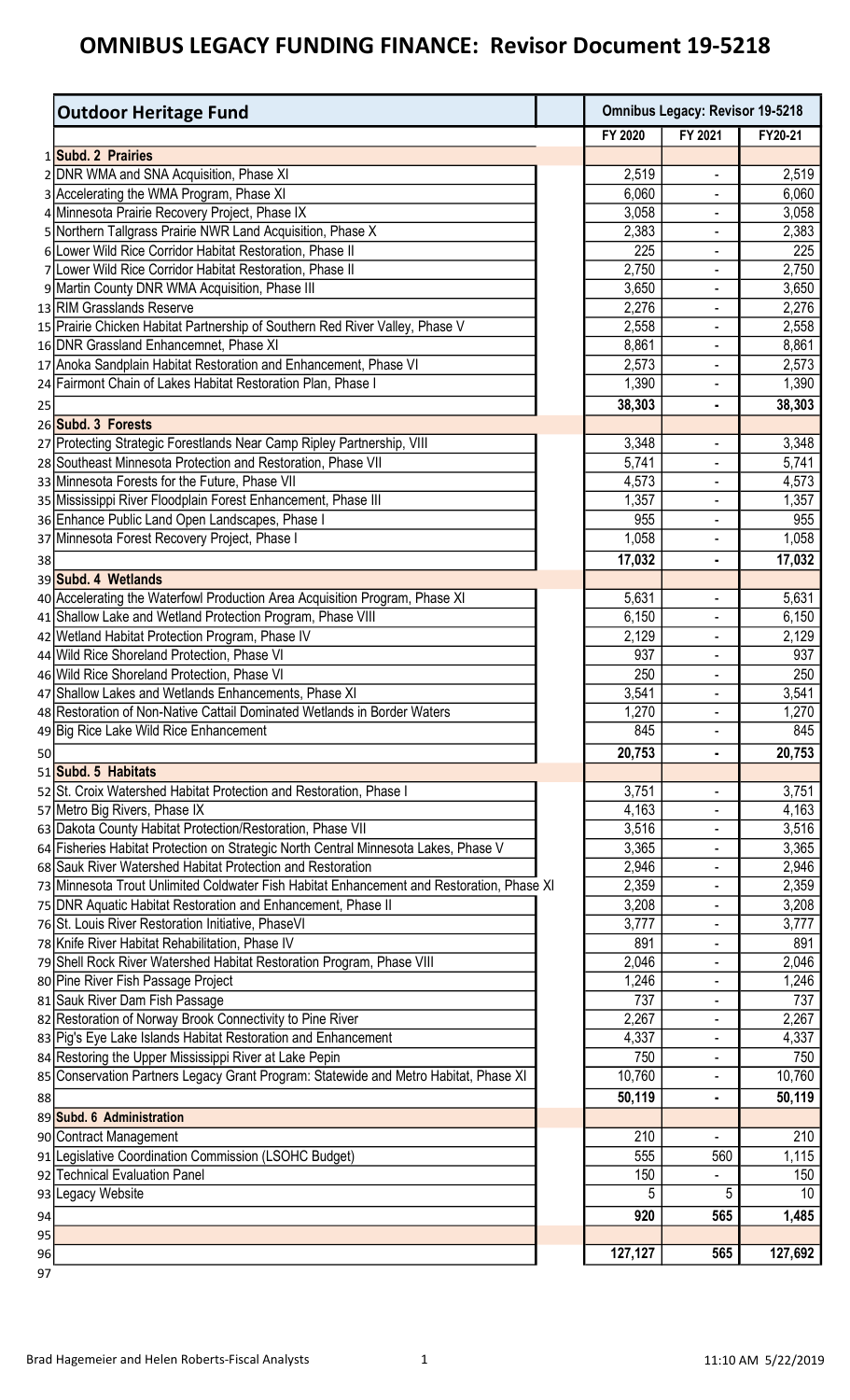| 98  |                                                                                                     |                          |                                        |                          |
|-----|-----------------------------------------------------------------------------------------------------|--------------------------|----------------------------------------|--------------------------|
| 99  | <b>Adjusted Carryforward</b>                                                                        | 16,016                   | 5,670                                  |                          |
| 100 | <b>Revenues</b>                                                                                     | 113,409                  | 117,736                                |                          |
| 101 | <b>Investment income</b>                                                                            | 3,372                    | 3,372                                  |                          |
| 102 | Recommendations                                                                                     | 127,127                  | 565                                    | 127,692                  |
| 103 | <b>Balance</b>                                                                                      | 5,670                    | 126,213                                |                          |
| 104 | <b>Percent Reserve</b>                                                                              | 5.00%                    | 107.20%                                |                          |
|     | <b>Amount Needed For 5% Reserve</b>                                                                 |                          |                                        |                          |
| 105 |                                                                                                     | 5,670                    | 5,887                                  |                          |
| 106 | <b>Difference From 5% Reserve</b>                                                                   | (0)                      | 120,326                                |                          |
| 107 | Based on February 2019 Consolidated Fund Statement                                                  |                          |                                        |                          |
| 108 |                                                                                                     |                          |                                        |                          |
|     |                                                                                                     |                          |                                        |                          |
|     |                                                                                                     |                          |                                        |                          |
| 109 | <b>Clean Water Fund</b>                                                                             |                          | <b>Omnibus Legacy: Revisor 19-5218</b> |                          |
| 110 |                                                                                                     | FY 2020                  | FY 2021                                | FY20-21                  |
|     |                                                                                                     |                          |                                        |                          |
|     |                                                                                                     |                          |                                        |                          |
|     |                                                                                                     |                          |                                        |                          |
|     | 111 Department of Agriculture                                                                       |                          |                                        |                          |
|     | 112 Monitoring for Pesticides in Surface Water and Groundwater                                      | 350                      | 350                                    | 700                      |
|     | 113 Nitrate in Groundwater                                                                          | 2,585                    | 2,585                                  | 5,170                    |
|     | 114 AgBMP Loan Program                                                                              | 75                       | 75                                     | 150                      |
|     | 115 Technical Assistance                                                                            | 1,500                    | 1,500                                  | 3,000                    |
|     | 116 Academic Research/Evaluation                                                                    |                          |                                        | $\overline{\phantom{a}}$ |
|     | 117 Research Inventory Database                                                                     | 50                       | 50                                     | 100                      |
|     | 118 MN Agricultural Water Quality Certification Program                                             | 3,000                    | 3,000                                  | 6,000                    |
|     | 119 Irrigation Water Quality Protection                                                             | 150                      | 150                                    | 300                      |
|     |                                                                                                     | 2,300                    |                                        |                          |
|     | 120 Forever Green Agriculture Initiative                                                            |                          | 2,000                                  | 4,300                    |
|     | 121 Pesticide Testing of Private Wells                                                              | 1,000                    | 1,000                                  | 2,000                    |
|     | 122 Vegetative Cover and Soil Health                                                                |                          |                                        |                          |
| 123 | <b>Subtotal</b>                                                                                     | 11,010                   | 10,710                                 | 21,720                   |
|     | 124 Public Facilities Authority                                                                     |                          |                                        |                          |
|     | 125 Point Source Implementation Grants                                                              | 10,000                   | 8,000                                  | 18,000                   |
|     | 126 Small Community Wastewater Treatment Program                                                    | 125                      | 125                                    | 250                      |
|     |                                                                                                     |                          |                                        |                          |
| 127 | <b>Subtotal</b>                                                                                     | 10,125                   | 8,125                                  | 18,250                   |
|     | 128 Pollution Control Agency                                                                        |                          |                                        |                          |
|     | 129 Continue river and lake monitoring & assessment efforts to meet the 10-year cycle and determine | 8,150                    | 8,150                                  | 16,300                   |
| 130 | Red River Water Management Board (Riverwatch Program)                                               | [150]                    | [150]                                  | $[300]$                  |
|     | 131   Watershed Restoration and Protection Strategies (includes TMDL development)                   | 7,550                    | 7,550                                  | 15,100                   |
|     | 132 Groundwater Assessment                                                                          | 1,182                    | 1,182                                  | 2,364                    |
|     | 133 Great Lakes Restoration Project                                                                 | 750                      | 750                                    | 1,500                    |
|     |                                                                                                     |                          |                                        |                          |
|     | 134 Wastewater/Storm water (NPDES) TMDL Implementation                                              | 900                      | 900                                    | 1,800                    |
|     | 135 Enhanced County Inspections/SSTS Corrective Actions                                             | 3,375                    | 3,375                                  | 6,750                    |
|     | 136 Accelerated Implementation of Municipal Storm water (MS4) Permit Requirements                   | 200                      | 200                                    | 400                      |
|     | 137 National Park Water Quality Protection Program *                                                | 775                      | 775                                    | 1,550                    |
|     | 138 Chloride Reduction Program                                                                      | 250                      | 250                                    | 500                      |
|     | 139 Public Information Campaign*                                                                    |                          |                                        | $\overline{\phantom{a}}$ |
|     | 140 Clean Water Council Budget                                                                      | 110                      | 110                                    | 220                      |
|     |                                                                                                     |                          |                                        |                          |
| 141 | <b>Subtotal</b>                                                                                     | 23,242                   | 23,242                                 | 46,484                   |
|     | 142 Department of Natural Resources                                                                 |                          |                                        |                          |
|     | 143 Stream Flow Monitoring                                                                          | 2,000                    | 2,000                                  | 4,000                    |
|     | 144 Lake IBI assessment                                                                             | 1,250                    | 1,250                                  | 2,500                    |
|     | 145 Fish Contamination Assessment                                                                   | 135                      | 135                                    | 270                      |
|     | 146 Watershed Restoration and Protection Strategies                                                 | 1,900                    | 1,900                                  | 3,800                    |
|     | 147 Aquifer Monitoring for Water Supply Planning                                                    | 2,075                    | 2,075                                  | 4,150                    |
|     | 148 Nonpoint Source Restoration and Protection Activities                                           | 1,000                    | 1,000                                  | 2,000                    |
|     |                                                                                                     |                          |                                        |                          |
|     | 149 Applied Research and Tools                                                                      | 700                      | 700                                    | 1,400                    |
|     | 150 County Geologic Atlases                                                                         | 150                      | 150                                    | 300                      |
|     | 151 Buffer Map Maintenance                                                                          | 100                      | 100                                    | 200                      |
|     | 152 Color Infrared Imagery Analysis                                                                 | $\overline{\phantom{a}}$ | $\overline{\phantom{a}}$               | $\blacksquare$           |
|     | 153 Forests for the Future                                                                          |                          | ÷.                                     | $\overline{\phantom{a}}$ |
| 154 | <b>Subtotal</b>                                                                                     | 9,310                    | 9,310                                  | 18,620                   |
|     | 155 Board of Water and Soil Resources                                                               |                          |                                        |                          |
|     |                                                                                                     | 13,591                   | 13,375                                 | 26,966                   |
|     | 156 Grants to Watersheds with Multiyear Plans (Targeted Watershed Program)                          |                          |                                        |                          |
|     | 157 Surface and Drinking Water Protection/Restoration Grants (Projects and Practices)               | 16,000                   | 16,000                                 | 32,000                   |
|     | 158 Accelerated Implementation                                                                      | 4,000                    | 4,000                                  | 8,000                    |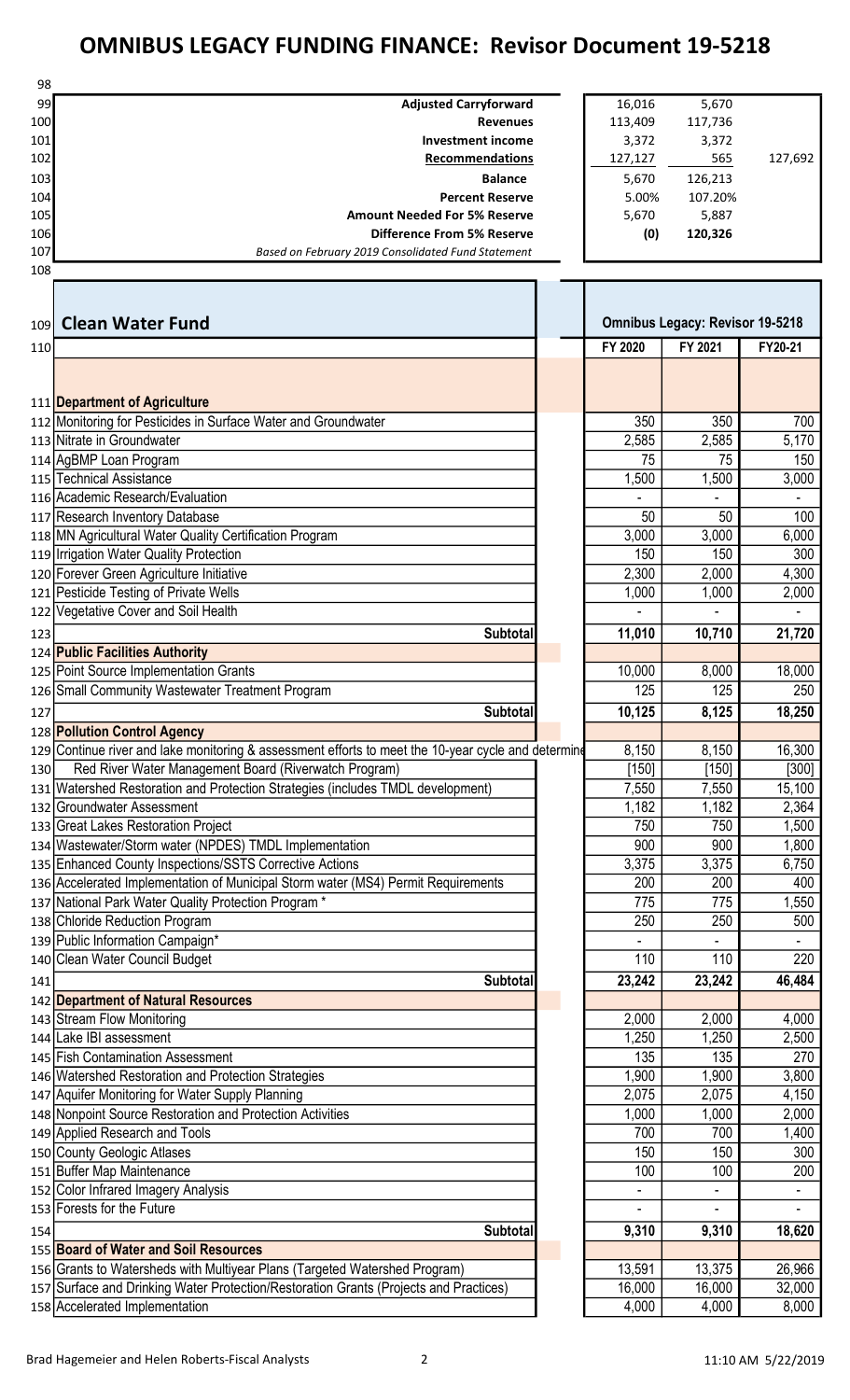| 212        |                                                                                                 | FY 2020        | FY 2021                                | FY20-21        |
|------------|-------------------------------------------------------------------------------------------------|----------------|----------------------------------------|----------------|
|            | 211 Parks and Trails Fund                                                                       |                | <b>Omnibus Legacy: Revisor 19-5218</b> |                |
| 210        |                                                                                                 |                |                                        |                |
| 209        |                                                                                                 |                |                                        |                |
| 208        | Based on February 2019 Consolidated Fund Statement                                              |                |                                        |                |
| 206<br>207 | <b>Amount Needed For 5% Reserve</b><br><b>Difference From 5% Reserve</b>                        | 5,670<br>7,404 | 5,887<br>0                             |                |
| 205        | <b>Percent Reserve</b>                                                                          | 11.53%         | 5.00%                                  |                |
| 204        | <b>Balance</b>                                                                                  | 13,074         | 5,887                                  |                |
| 203        | Recommendations                                                                                 | 134,518        | 126,743                                | 261,261        |
| 202        | <b>Investment income</b>                                                                        | 1,820          | 1,820                                  |                |
| 201        | <b>Revenues</b>                                                                                 | 113,409        | 117,736                                |                |
| 200        | <b>Adjusted Carryforward</b>                                                                    | 32,363         | 13,074                                 |                |
|            | 199 *intended to be part of the Governor's Recommendations but not included in budget documents |                |                                        |                |
| 198        | <b>TOTAL</b>                                                                                    | 134,518        | 126,743                                | 261,261        |
| 197        | <b>Subtotal</b>                                                                                 | 9              |                                        | 9              |
|            | 196 Legislative Coordinating Commission*                                                        | 9              | ÷                                      | 9              |
|            | 195 Legislative Coordinating Commission                                                         |                |                                        |                |
| 194        | <b>Subtotal</b>                                                                                 | 1,000          | 1,000                                  | 2,000          |
|            | 193 Carp Management*                                                                            |                |                                        |                |
|            | 192 Clean Water Return on Investment Pilot*                                                     |                |                                        |                |
|            | 191 Storm water BMP Performance Evaluation and Technology Transfer*                             | 750            | 750                                    | 1,500          |
|            | 190 County Geologic Atlases*                                                                    | 250            | 250                                    | 500            |
|            | 189 University of Minnesota                                                                     |                |                                        |                |
|            |                                                                                                 |                |                                        |                |
| 188        | <b>Subtotal</b>                                                                                 | 1,375          | 1,375                                  | 2,750          |
|            | 187 Inflow and Infiltration Grant Program                                                       |                |                                        | $\sim$         |
|            | 186 Water Demand Reduction Grant Program Pilot                                                  | 375            | 375                                    | 750            |
|            | 185 Metropolitan Area Water Supply Sustainability Support                                       | 1,000          | 1,000                                  | 2,000          |
|            | 184 Metropolitan Council                                                                        |                |                                        |                |
| 183        | <b>Subtotal</b>                                                                                 | 6,497          | 6,497                                  | 12,994         |
|            | 182 Water Reuse                                                                                 | 250            | 250                                    | 500            |
|            | 181 Drinking Water Protection                                                                   | 250            | 250                                    | 500            |
|            | 180 Groundwater Virus Monitoring Plan                                                           | 250            | 250                                    | 500            |
|            | 179 Private Well Water Supply Protection                                                        | 750            | 750                                    | 1,500          |
|            | 178 Groundwater Restoration and Protection Strategies                                           | 550            | 550                                    | 1,100          |
|            | 177 Well Sealing Cost Share                                                                     |                |                                        |                |
|            | 176 Source Water Protection                                                                     | 2,747          | 2,747                                  | 5,494          |
|            | 175 Drinking Water Contaminants of Emerging Concern Program                                     | 1,700          | 1,700                                  | 3,400          |
|            | 174 Minnesota Department of Health                                                              |                |                                        |                |
| 173        | <b>Subtotal</b>                                                                                 | 71,950         | 66,484                                 | 138,434        |
|            | 172 Statewide Watershed Monitoring Activities in Schools                                        |                |                                        |                |
|            | 171 SWCD Administration Grants                                                                  | 12,000         | 12,000                                 | 24,000         |
|            | 170 Enhancing Landowner Adoption of Cover Crops                                                 |                |                                        | $\blacksquare$ |
|            | 169 Water Legacy Grants Program                                                                 |                |                                        |                |
|            | 168 Tillage and Erosion Transects                                                               | 425            | 425                                    | 850            |
|            | 167 Critical Shore land Protection-Permanent Conservation Easements                             | 1,500          | 1,500                                  | 3,000          |
|            | 166 Conservation Reserve Enhancement Program (CREP)                                             | 11,250         | 6,000                                  | 17,250         |
|            | 165 Conservation Drainage Management and Assistance                                             | 850            | 850                                    | 1,700          |
|            | 164 One Watershed One Plan Planning (Water Management Transition)                               | 2,000          | 2,000                                  | 4,000          |
|            | 163 Technical Evaluation                                                                        | 84             | 84                                     | 168            |
|            | 162 Targeted Wellhead/Drinking Water Protection                                                 | 2,000          | 2,000                                  | 4,000          |
|            | 161 Riparian Buffer-Permanent Conservation Easements                                            | 4,750          | 4,750                                  | 9,500          |
|            | 160 Shoreland Buffer Compliance Program                                                         | 2,500          | 2,500                                  | 5,000          |
|            | 159 Measures, Results and Accountability                                                        | 1,000          | 1,000                                  | 2,000          |
|            |                                                                                                 |                |                                        |                |

| 1,000        | 1,000        | 2,000               |
|--------------|--------------|---------------------|
| 2,500        | 2,500        | 5,000               |
| 4,750        | 4,750        | 9,500               |
| 2,000        | 2,000        | 4,000               |
| 84           | 84           | 168                 |
| 2,000        | 2,000        | 4,000               |
| 850          | 850          | 1,700               |
| 11,250       | 6,000        | 17,250              |
|              |              |                     |
| 1,500<br>425 | 1,500<br>425 | 3,000               |
|              |              | 850                 |
|              |              |                     |
|              |              |                     |
| 12,000       | 12,000       | $\overline{24,}000$ |
|              |              |                     |
| 71,950       | 66,484       | 138,434             |
|              |              |                     |
| 1,700        | 1,700        | 3,400               |
| 2,747        | 2,747        | 5,494               |
|              |              |                     |
| 550          | 550          | $\frac{1}{1,100}$   |
| 750          | 750          | 1,500               |
| 250          | 250          | 500                 |
| 250          | 250          | 500                 |
| 250          | 250          | 500                 |
| 6,497        | 6,497        | 12,994              |
|              |              |                     |
| 1,000        | 1,000        | 2,000               |
| 375          | 375          | 750                 |
|              |              |                     |
| 1,375        | 1,375        | 2,750               |
|              |              |                     |
| 250          | 250          | 500                 |
|              |              |                     |
| 750          | 750          | 1,500               |
|              |              |                     |
|              |              |                     |
| 1,000        | 1,000        | 2,000               |
|              |              |                     |
| 9            |              | 9                   |
| 9            |              | 9                   |
| 134,518      | 126,743      | 261,261             |
|              |              |                     |
| 32,363       | 13,074       |                     |

| 32,363  | 13,074  |         |
|---------|---------|---------|
| 113,409 | 117,736 |         |
| 1,820   | 1,820   |         |
| 134,518 | 126,743 | 261,261 |
| 13,074  | 5.887   |         |
| 11.53%  | 5.00%   |         |
| 5,670   | 5,887   |         |
| 7.404   | 0       |         |
|         |         |         |

#### **FY 2020 PY 2021 PY 2021 PY 2021**  Department of Natural Resources 214 State Park Trails and Recreation Areas 19,819 19,819 20,277 40,096 215 Grants to Parks and Trails of Regional and Statewide Significance Outside the Metro Area 9,910 | 10,139 20,049 216 Great Minnesota Regional Parks and Trails Commission [456] [446] [456] [456] [456] [902] 217 Parks and Trails Collaboration Among Partners 600 512 1,012 218 | 30,229 | 30,928 | 61,157 219 Metropolitan Council 220 Distributed to Implementation Agencies by Minnesota Statute 85.53, Subd. 3 19,819 19,819 20,277 40,096 Subtotal 19,819 20,277 40,096 Omnibus Legacy: Revisor 19-5218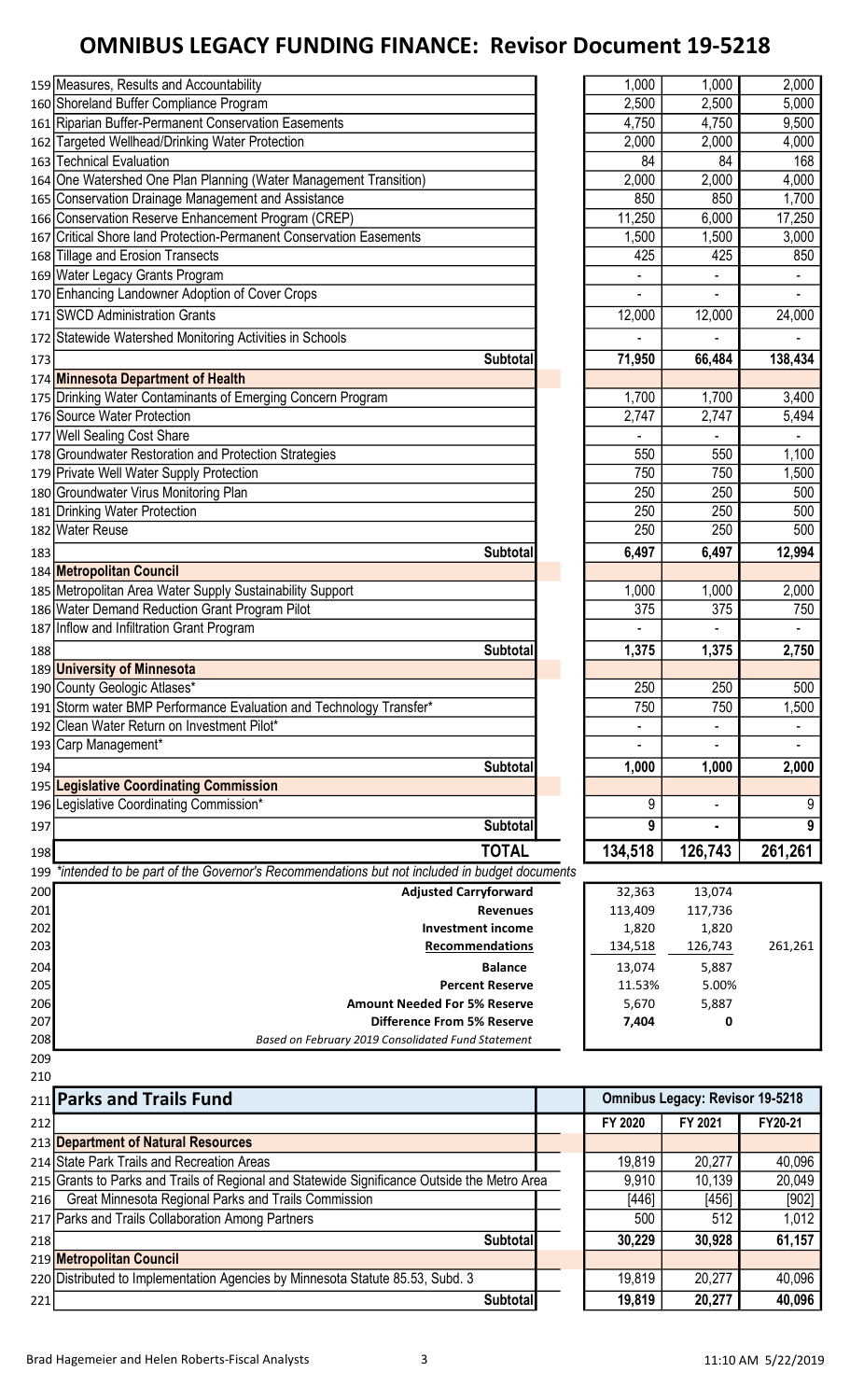|     | 222 Legislative Coordinating Commission                            |                          |                                        |                          |
|-----|--------------------------------------------------------------------|--------------------------|----------------------------------------|--------------------------|
|     | 223 Legislative Coordinating Commission Website                    | 4                        |                                        | 4                        |
| 224 | <b>Subtotal</b>                                                    | 4                        |                                        | 4                        |
| 225 | <b>TOTAL</b>                                                       | 50,052                   | 51,205                                 | 101,257                  |
| 226 |                                                                    |                          |                                        |                          |
| 227 | <b>Adjusted Carryforward</b>                                       | 3,076                    | 2,452                                  |                          |
| 228 | <b>Revenues</b>                                                    | 48,972                   | 50,841                                 |                          |
| 229 | <b>Investment income</b>                                           | 456                      | 456                                    |                          |
| 230 | <b>Appropriations</b>                                              | 50,052                   | 51,205                                 |                          |
| 231 | <b>Balance</b>                                                     | 2,452                    | 2,544                                  |                          |
| 232 | <b>Percent Reserve</b>                                             | 5.01%                    | 5.00%                                  |                          |
| 233 | <b>Amount Needed For 5% Reserve</b>                                | 2,449                    | 2,542                                  |                          |
| 234 | <b>Difference From 5% Reserve</b>                                  | 3                        | $\mathbf{2}$                           |                          |
| 235 | Based on February 2019 Consolidated Fund Statement                 |                          |                                        |                          |
| 236 |                                                                    |                          |                                        |                          |
| 237 |                                                                    |                          |                                        |                          |
| 238 | <b>Arts &amp; Cultural Heritage Fund</b>                           |                          | <b>Omnibus Legacy: Revisor 19-5218</b> |                          |
| 239 |                                                                    | FY 2020                  | FY 2021                                | FY20-21                  |
|     | 240 MN State Arts Board                                            |                          |                                        |                          |
|     | 241 Arts and Arts Access Initiatives                               | 26,000                   | 26,600                                 | 52,600                   |
|     | 242 Arts Education                                                 | 4,900                    | 4,950                                  | 9,850                    |
|     | 243 Arts & Cultural Heritage                                       | 1,600                    | 1,600                                  | 3,200                    |
| 244 | <b>Subtotal</b>                                                    | 32,500                   | 33,150                                 | 65,650                   |
|     | 245 MN Historical Society                                          |                          |                                        |                          |
|     | 246 Statewide Historic and Cultural Grants                         | 5,846                    | 7,004                                  | 12,850                   |
| 248 | <b>Women's Suffrage Commemoration Commission</b>                   |                          |                                        |                          |
|     | 249 Statewide History Programs                                     | 5,846                    | 7,004                                  | 12,850                   |
| 250 | Legacy Book for Elementary School Students                         | $[250]$                  | $[250]$                                | [500]                    |
| 251 | Development of Second 10-Year Plan                                 |                          |                                        |                          |
|     | 252 History Partnerships                                           | 2,500                    | 2,500                                  | 5,000                    |
|     | 253 Statewide Survey of Historical and Archaeological Sites        | 500                      | 500                                    | 1,000                    |
|     | 254 Digital Library                                                | 375                      | 375                                    | 750                      |
|     |                                                                    |                          |                                        |                          |
|     | Grants                                                             |                          |                                        |                          |
| 255 | Litchfield Opera House                                             | $\overline{\phantom{a}}$ | $\overline{\phantom{a}}$               | $\overline{\phantom{a}}$ |
| 256 | <b>MN Military Museum</b>                                          | 200                      |                                        | 200                      |
| 257 | Gen John Vessey Catalog                                            | 115                      |                                        | 115                      |
| 258 | Isanti Co. Moody School & Grandy Union Church                      | 40                       |                                        | 40                       |
|     | Grindstone River Dam at Hinckley, Grant to DNR to Maintain History | 150                      |                                        | 150                      |
| 259 | <b>Subtotal</b>                                                    | 15,572                   | 17,383                                 | 32,955                   |
|     | 260 MN Department of Education                                     |                          |                                        |                          |
|     | 261 Regional Public Libraries                                      | 2,550                    | 2,550                                  | 5,100                    |
|     | 262 Water Safety Grant Program                                     | 50                       | 50                                     | 100                      |
| 263 | <b>Subtotal</b>                                                    | 2,600                    | 2,600                                  | 5,200                    |
|     | 264 Department of Administration                                   |                          |                                        |                          |
|     | 265 Minnesota Public Radio                                         | 1,700                    | 1,775                                  | 3,475                    |
|     | 266 AMPERS Public Radio                                            | 1,775                    | 1,700                                  | 3,475                    |
| 267 | Veterans Voices Korean War                                         | $[75]$                   |                                        | $[75]$                   |
|     | 268 Minnesota Public Television                                    | 4,895                    | 4,025                                  | 8,920                    |
| 269 | Twin Cities Public Television, MN Journey                          | $[950]$                  |                                        | $[950]$                  |
|     | 270 Wilderness Inquiry Canoemobile                                 | 375                      | 375                                    | 750                      |
|     | 271 Como Zoo                                                       | 1,350                    | 1,350                                  | 2,700                    |
|     | 272 Science Museum of Minnesota                                    | 650                      | 650                                    | 1,300                    |
|     | 273 Lake Superior Center & Great Lakes Aquarium                    | 75                       | 75                                     | 150                      |
|     | 274 Lake Superior Zoo                                              | 75                       | 75                                     | 150                      |
|     | 275 Midwest Outdoors Unlimited                                     | 25                       | 25                                     | 50                       |
|     | 276 Phalen Park China Garden                                       | 400                      |                                        | 400                      |
|     | 277 Green Giant Museum                                             | 141                      |                                        | 141                      |
|     | 278 Martin County Veterans Memorial                                | 100                      |                                        | 100                      |
| 279 | <b>Subtotal</b>                                                    | 11,561                   | 10,050                                 | 21,611                   |
|     | 280 Minnesota Zoo                                                  |                          |                                        |                          |
|     | 281 Zoo Programs                                                   | 1,750                    | 1,750                                  | 3,500                    |
| 282 | <b>Subtotal</b>                                                    | 1,750                    | 1,750                                  | 3,500                    |